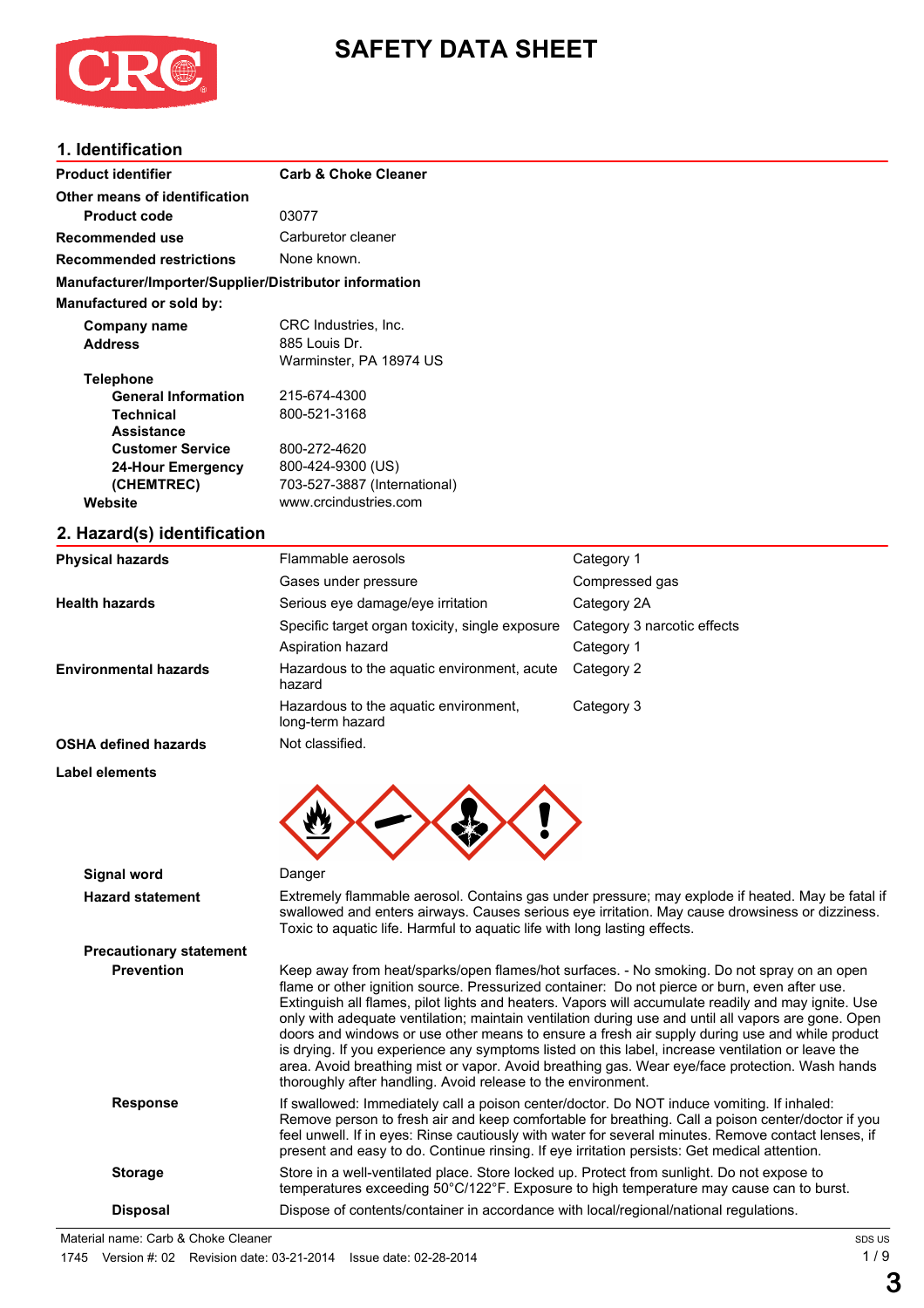#### **Supplemental information**

8.49% of the mixture consists of component(s) of unknown acute hazards to the aquatic environment. 8.49% of the mixture consists of component(s) of unknown long-term hazards to the aquatic environment.

#### **3. Composition/information on ingredients**

| <b>Mixtures</b>      |                          |                   |               |
|----------------------|--------------------------|-------------------|---------------|
| <b>Chemical name</b> | Common name and synonyms | <b>CAS number</b> | $\frac{0}{0}$ |
| Acetone              |                          | 67-64-1           | $80 - 90$     |
| Carbon dioxide       |                          | 124-38-9          | $5 - 10$      |
| 3-Methylhexane       |                          | 589-34-4          | $1 - 3$       |
| Methylcyclohexane    |                          | 108-87-2          | $1 - 3$       |
| n-Heptane            |                          | 142-82-5          | $1 - 3$       |
| Cyclohexane          |                          | 110-82-7          | < 1           |

Specific chemical identity and/or percentage of composition has been withheld as a trade secret.

| 4. First-aid measures                                                        |                                                                                                                                                                                                                                               |
|------------------------------------------------------------------------------|-----------------------------------------------------------------------------------------------------------------------------------------------------------------------------------------------------------------------------------------------|
| <b>Inhalation</b>                                                            | Remove victim to fresh air and keep at rest in a position comfortable for breathing. Call a POISON<br>CENTER or doctor/physician if you feel unwell.                                                                                          |
| <b>Skin contact</b>                                                          | Rinse skin with water/shower. Get medical attention if irritation develops and persists.                                                                                                                                                      |
| Eye contact                                                                  | Immediately flush eyes with plenty of water for at least 15 minutes. Remove contact lenses, if<br>present and easy to do. Continue rinsing. Get medical attention if irritation develops and persists.                                        |
| Ingestion                                                                    | Call a physician or poison control center immediately. Rinse mouth. Do not induce vomiting. If<br>vomiting occurs, keep head low so that stomach content doesn't get into the lungs. Aspiration may<br>cause pulmonary edema and pneumonitis. |
| <b>Most important</b><br>symptoms/effects, acute and<br>delayed              | Symptoms may include stinging, tearing, redness, swelling, and blurred vision. Vapors have a<br>narcotic effect and may cause headache, fatigue, dizziness and nausea. May cause drowsiness or<br>dizziness.                                  |
| Indication of immediate<br>medical attention and special<br>treatment needed | Provide general supportive measures and treat symptomatically. Keep victim under observation.<br>Symptoms may be delayed.                                                                                                                     |
| <b>General information</b>                                                   | Ensure that medical personnel are aware of the material(s) involved, and take precautions to<br>protect themselves.                                                                                                                           |

## **5. Fire-fighting measures**

| Suitable extinguishing media                                     | Alcohol resistant foam. Water spray. Water fog. Carbon dioxide (CO2). Dry chemical powder,<br>carbon dioxide, sand or earth may be used for small fires only.                                                                                                                                                                                                                                                                                                             |
|------------------------------------------------------------------|---------------------------------------------------------------------------------------------------------------------------------------------------------------------------------------------------------------------------------------------------------------------------------------------------------------------------------------------------------------------------------------------------------------------------------------------------------------------------|
| Unsuitable extinguishing<br>media                                | Do not use water jet as an extinguisher, as this will spread the fire.                                                                                                                                                                                                                                                                                                                                                                                                    |
| Specific hazards arising from<br>the chemical                    | Contents under pressure. Pressurized container may explode when exposed to heat or flame. This<br>product is a poor conductor of electricity and can become electrostatically charged. If sufficient<br>charge is accumulated, ignition of flammable mixtures can occur. Static electricity accumulation<br>may be significantly increased by the presence of small quantities of water or other contaminants.<br>Material will float and may ignite on surface of water. |
| Special protective equipment<br>and precautions for firefighters | Firefighters must use standard protective equipment including flame retardant coat, helmet with<br>face shield, gloves, rubber boots, and in enclosed spaces, SCBA.                                                                                                                                                                                                                                                                                                       |
| <b>Fire-fighting</b><br>equipment/instructions                   | In case of fire: Stop leak if safe to do so. Move containers from fire area if you can do so without<br>risk. Containers should be cooled with water to prevent vapor pressure build up.                                                                                                                                                                                                                                                                                  |
| <b>General fire hazards</b>                                      | Extremely flammable aerosol.                                                                                                                                                                                                                                                                                                                                                                                                                                              |

#### **6. Accidental release measures**

| <b>Personal precautions,</b><br>protective equipment and<br>emergency procedures | Keep unnecessary personnel away. Keep people away from and upwind of spill/leak. Keep out of<br>low areas. Remove all possible sources of ignition in the surrounding area. Wear appropriate<br>protective equipment and clothing during clean-up. Do not touch damaged containers or spilled<br>material unless wearing appropriate protective clothing. Avoid inhalation of vapors or mists. Avoid<br>breathing gas. Ventilate closed spaces before entering them. Use appropriate containment to<br>avoid environmental contamination. Local authorities should be advised if significant spillages |
|----------------------------------------------------------------------------------|--------------------------------------------------------------------------------------------------------------------------------------------------------------------------------------------------------------------------------------------------------------------------------------------------------------------------------------------------------------------------------------------------------------------------------------------------------------------------------------------------------------------------------------------------------------------------------------------------------|
|                                                                                  | cannot be contained. For personal protection, see section 8 of the SDS.                                                                                                                                                                                                                                                                                                                                                                                                                                                                                                                                |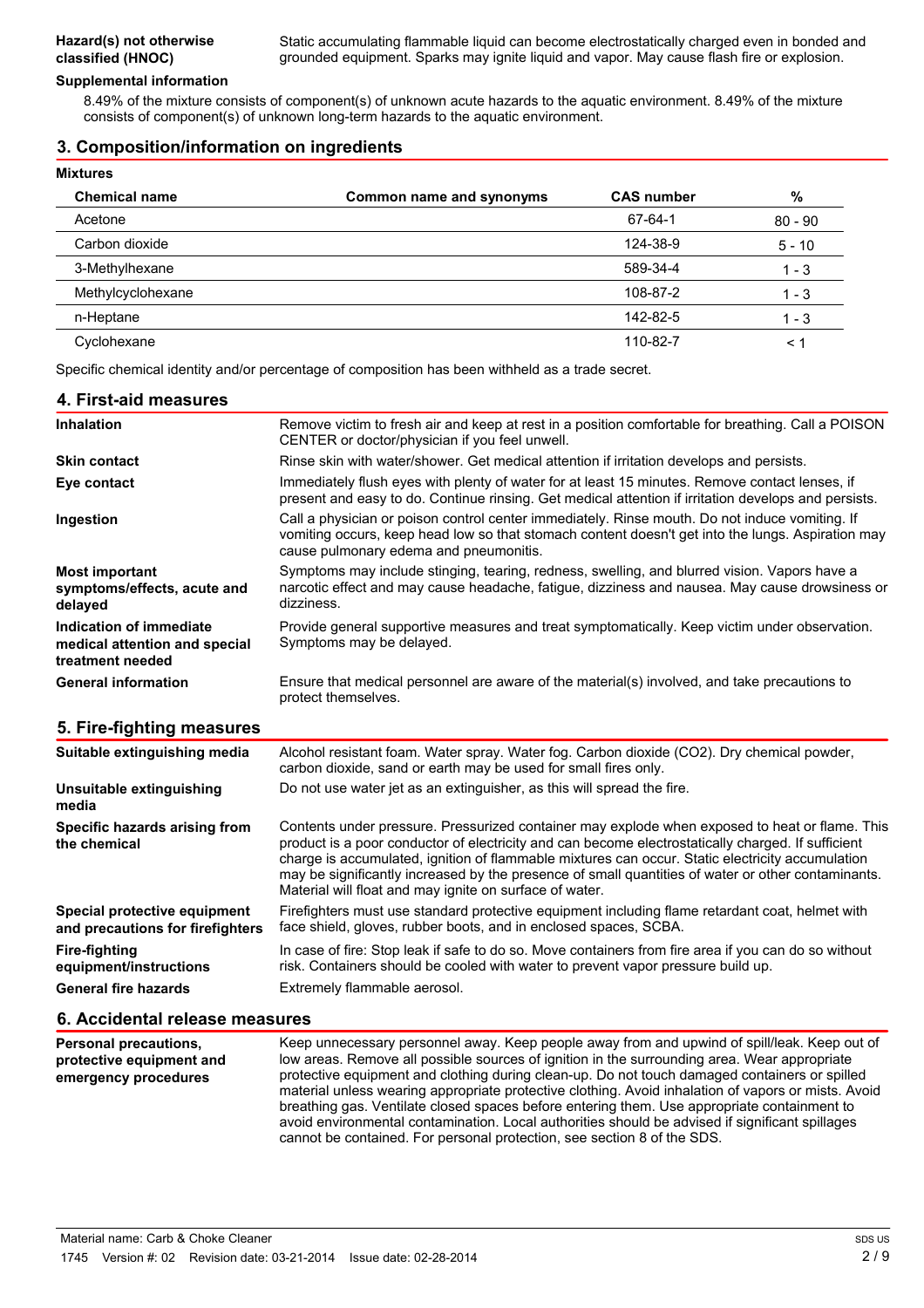| <b>Methods and materials for</b><br>containment and cleaning up | Eliminate all ignition sources (no smoking, flares, sparks, or flames in immediate area). Keep<br>combustibles (wood, paper, oil, etc.) away from spilled material. Stop the flow of material, if this is<br>without risk. Collect spillage. Dike far ahead of spill for later disposal. Wipe up with absorbent<br>material (e.g. cloth, fleece). Clean surface thoroughly to remove residual contamination. Prevent<br>entry into waterways, sewer, basements or confined areas. For waste disposal, see section 13 of<br>the SDS.                                                                                                                                                                                                                                                                                                                                                                                                                                                                                                                                                                                                                                                                                                                                                                                                                                                                                                                                                                            |
|-----------------------------------------------------------------|----------------------------------------------------------------------------------------------------------------------------------------------------------------------------------------------------------------------------------------------------------------------------------------------------------------------------------------------------------------------------------------------------------------------------------------------------------------------------------------------------------------------------------------------------------------------------------------------------------------------------------------------------------------------------------------------------------------------------------------------------------------------------------------------------------------------------------------------------------------------------------------------------------------------------------------------------------------------------------------------------------------------------------------------------------------------------------------------------------------------------------------------------------------------------------------------------------------------------------------------------------------------------------------------------------------------------------------------------------------------------------------------------------------------------------------------------------------------------------------------------------------|
| <b>Environmental precautions</b>                                | Avoid release to the environment. Contact local authorities in case of spillage to drain/aquatic<br>environment. Prevent further leakage or spillage if safe to do so. Do not contaminate water. Avoid<br>discharge into drains, water courses or onto the ground. Use appropriate containment to avoid<br>environmental contamination.                                                                                                                                                                                                                                                                                                                                                                                                                                                                                                                                                                                                                                                                                                                                                                                                                                                                                                                                                                                                                                                                                                                                                                        |
| 7. Handling and storage                                         |                                                                                                                                                                                                                                                                                                                                                                                                                                                                                                                                                                                                                                                                                                                                                                                                                                                                                                                                                                                                                                                                                                                                                                                                                                                                                                                                                                                                                                                                                                                |
| <b>Precautions for safe handling</b>                            | Minimize fire risks from flammable and combustible materials (including combustible dust and<br>static accumulating liquids) or dangerous reactions with incompatible materials. Handling<br>operations that can promote accumulation of static charges include but are not limited to: mixing,<br>filtering, pumping at high flow rates, splash filling, creating mists or sprays, tank and container<br>filling, tank cleaning, sampling, gauging, switch loading, vacuum truck operations. Pressurized<br>container: Do not pierce or burn, even after use. Do not use if spray button is missing or defective.<br>Do not spray on a naked flame or any other incandescent material. Do not smoke while using or<br>until sprayed surface is thoroughly dry. Do not cut, weld, solder, drill, grind, or expose containers to<br>heat, flame, sparks, or other sources of ignition. Use caution around energized equipment. The<br>metal container will conduct electricity if it contacts a live source. This may result in injury to the<br>user from electrical shock and/or flash fire. Avoid breathing mist or vapor. Avoid breathing gas.<br>Avoid contact with eyes. Avoid prolonged exposure. Use only in well-ventilated areas. Wear<br>appropriate personal protective equipment. Wash hands thoroughly after handling. Observe good<br>industrial hygiene practices. Avoid release to the environment. Do not empty into drains. For<br>product usage instructions, please see the product label. |
| Conditions for safe storage,<br>including any incompatibilities | Level 3 Aerosol.                                                                                                                                                                                                                                                                                                                                                                                                                                                                                                                                                                                                                                                                                                                                                                                                                                                                                                                                                                                                                                                                                                                                                                                                                                                                                                                                                                                                                                                                                               |
|                                                                 | Pressurized container. Protect from sunlight and do not expose to temperatures exceeding<br>50°C/122 °F. Do not puncture, incinerate or crush. Do not handle or store near an open flame,<br>heat or other sources of ignition. This material can accumulate static charge which may cause<br>spark and become an ignition source. Avoid spark promoters. These alone may be insufficient to<br>remove static electricity. Store in a well-ventilated place. Store away from incompatible materials<br>(see Section 10 of the SDS). Keep out of the reach of children.                                                                                                                                                                                                                                                                                                                                                                                                                                                                                                                                                                                                                                                                                                                                                                                                                                                                                                                                         |

## **8. Exposure controls/personal protection**

#### **Occupational exposure limits**

#### **US. OSHA Table Z-1 Limits for Air Contaminants (29 CFR 1910.1000)**

| <b>Components</b>                       | <b>Type</b> | Value        |
|-----------------------------------------|-------------|--------------|
| Acetone (CAS 67-64-1)                   | PEL         | 2400 mg/m3   |
|                                         |             | 1000 ppm     |
| Carbon dioxide (CAS<br>$124 - 38 - 9$   | PEL         | 9000 mg/m3   |
|                                         |             | 5000 ppm     |
| Cyclohexane (CAS<br>$110-82-7$          | <b>PEL</b>  | 1050 mg/m3   |
|                                         |             | 300 ppm      |
| Methylcyclohexane (CAS<br>$108-87-2)$   | <b>PEL</b>  | 2000 mg/m3   |
|                                         |             | 500 ppm      |
| n-Heptane (CAS 142-82-5)                | <b>PEL</b>  | 2000 mg/m3   |
|                                         |             | 500 ppm      |
| <b>US. ACGIH Threshold Limit Values</b> |             |              |
|                                         |             |              |
| <b>Components</b>                       | <b>Type</b> | <b>Value</b> |
| 3-Methylhexane (CAS<br>$589-34-4)$      | <b>STEL</b> | 500 ppm      |
|                                         | <b>TWA</b>  | 400 ppm      |
| Acetone (CAS 67-64-1)                   | <b>STEL</b> | 750 ppm      |
|                                         | <b>TWA</b>  | 500 ppm      |
| Carbon dioxide (CAS<br>$124 - 38 - 9$   | <b>STEL</b> | 30000 ppm    |
|                                         | <b>TWA</b>  | 5000 ppm     |
| Cyclohexane (CAS<br>$110-82-7$          | <b>TWA</b>  | $100$ ppm    |
| Methylcyclohexane (CAS<br>$108-87-2)$   | <b>STEL</b> | 500 ppm      |
|                                         | <b>TWA</b>  | 400 ppm      |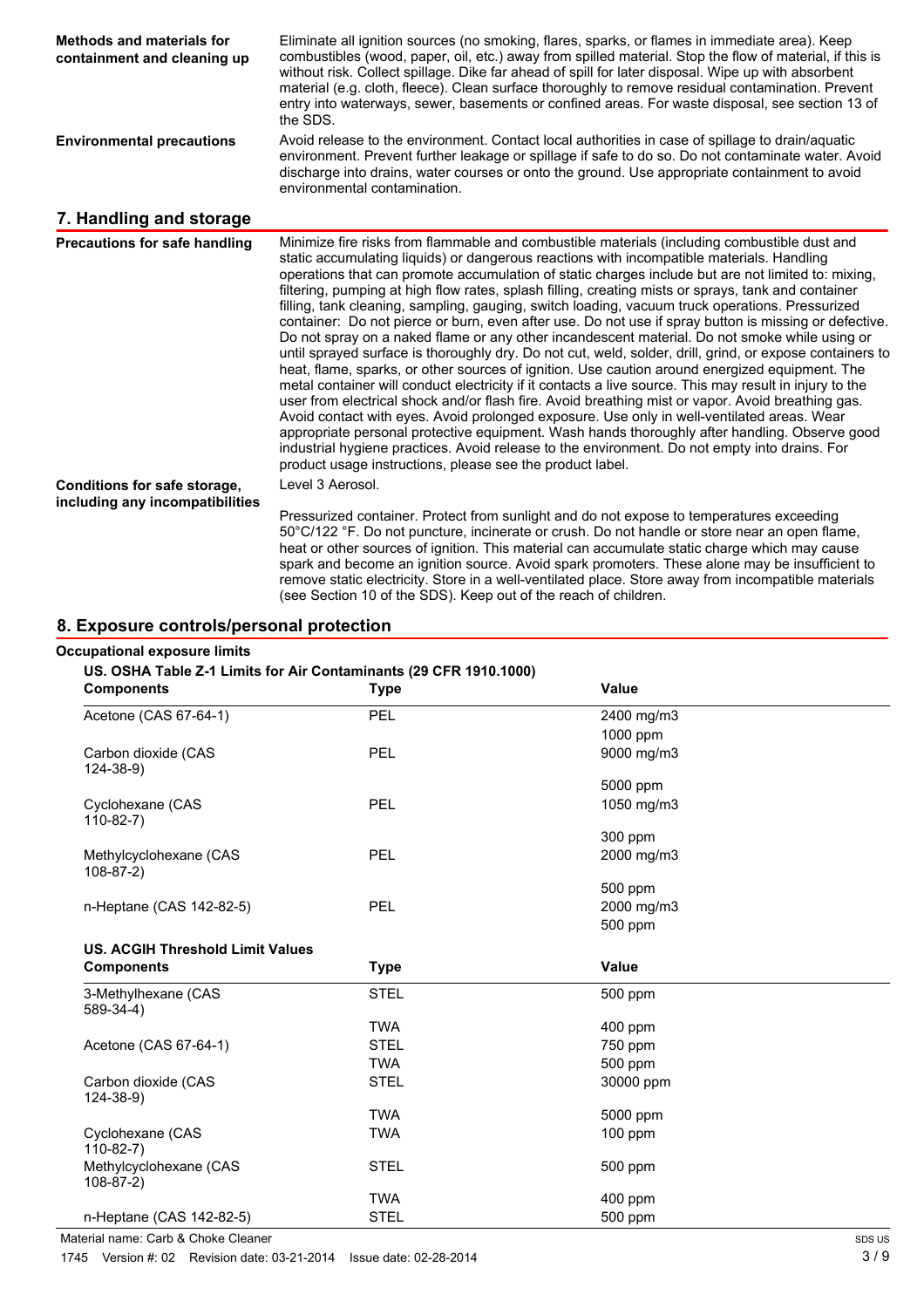## **US. ACGIH Threshold Limit Values**

| <b>Components</b>                           | <b>Type</b> | Value       |  |
|---------------------------------------------|-------------|-------------|--|
|                                             | <b>TWA</b>  | 400 ppm     |  |
| US. NIOSH: Pocket Guide to Chemical Hazards |             |             |  |
| <b>Components</b>                           | <b>Type</b> | Value       |  |
| Acetone (CAS 67-64-1)                       | TWA         | 590 mg/m3   |  |
|                                             |             | 250 ppm     |  |
| Carbon dioxide (CAS<br>$124 - 38 - 9$       | <b>STEL</b> | 54000 mg/m3 |  |
|                                             |             | 30000 ppm   |  |
|                                             | <b>TWA</b>  | 9000 mg/m3  |  |
|                                             |             | 5000 ppm    |  |
| Cyclohexane (CAS<br>$110-82-7$ )            | <b>TWA</b>  | 1050 mg/m3  |  |
|                                             |             | 300 ppm     |  |
| Methylcyclohexane (CAS<br>$108-87-2)$       | <b>TWA</b>  | 1600 mg/m3  |  |
|                                             |             | 400 ppm     |  |
| n-Heptane (CAS 142-82-5)                    | Ceiling     | 1800 mg/m3  |  |
|                                             |             | 440 ppm     |  |
|                                             | <b>TWA</b>  | 350 mg/m3   |  |
|                                             |             | 85 ppm      |  |

#### **Biological limit values**

#### **ACGIH Biological Exposure Indices**

| $1.00011$ $\geq 10.0011$ $\geq 10.0011$ $\geq 0.0110$<br><b>Components</b> | Value   | <b>Determinant</b> | Specimen | <b>Sampling Time</b> |
|----------------------------------------------------------------------------|---------|--------------------|----------|----------------------|
| Acetone (CAS 67-64-1)                                                      | 50 ma/l | Acetone            | Urine    |                      |

\* - For sampling details, please see the source document.

**Appropriate engineering controls** Good general ventilation (typically 10 air changes per hour) should be used. Ventilation rates should be matched to conditions. If applicable, use process enclosures, local exhaust ventilation, or other engineering controls to maintain airborne levels below recommended exposure limits. If exposure limits have not been established, maintain airborne levels to an acceptable level. Provide eyewash station.

#### **Individual protection measures, such as personal protective equipment**

| Eye/face protection               | Wear safety glasses with side shields (or goggles).                                                                                                                                                                                                                 |  |
|-----------------------------------|---------------------------------------------------------------------------------------------------------------------------------------------------------------------------------------------------------------------------------------------------------------------|--|
| <b>Skin protection</b>            |                                                                                                                                                                                                                                                                     |  |
| <b>Hand protection</b>            | Wear protective gloves such as: Nitrile. Polyvinyl alcohol (PVA). Viton®.                                                                                                                                                                                           |  |
| <b>Other</b>                      | Wear appropriate chemical resistant clothing.                                                                                                                                                                                                                       |  |
| <b>Respiratory protection</b>     | In case of insufficient ventilation, wear suitable respiratory equipment. Air monitoring is needed to<br>determine actual employee exposure levels.                                                                                                                 |  |
| <b>Thermal hazards</b>            | Wear appropriate thermal protective clothing, when necessary.                                                                                                                                                                                                       |  |
| General hygiene<br>considerations | When using, do not eat, drink or smoke. Always observe good personal hygiene measures, such<br>as washing after handling the material and before eating, drinking, and/or smoking. Routinely<br>wash work clothing and protective equipment to remove contaminants. |  |

## **9. Physical and chemical properties**

| Appearance                                 |                                                |
|--------------------------------------------|------------------------------------------------|
| <b>Physical state</b>                      | Liguid.                                        |
| Form                                       | Aerosol.                                       |
| Color                                      | Clear. Colorless.                              |
| Odor                                       | Solvent.                                       |
| Odor threshold                             | Not available.                                 |
| рH                                         | Not available.                                 |
| Melting point/freezing point               | $-195.9$ °F ( $-126.6$ °C) estimated           |
| Initial boiling point and boiling<br>range | 132.9 $\degree$ F (56.1 $\degree$ C) estimated |
| <b>Flash point</b>                         | $<$ 0 °F ( $<$ -17.8 °C) Tag Closed Cup        |
| <b>Evaporation rate</b>                    | Fast.                                          |
| Flammability (solid, gas)                  | Not available.                                 |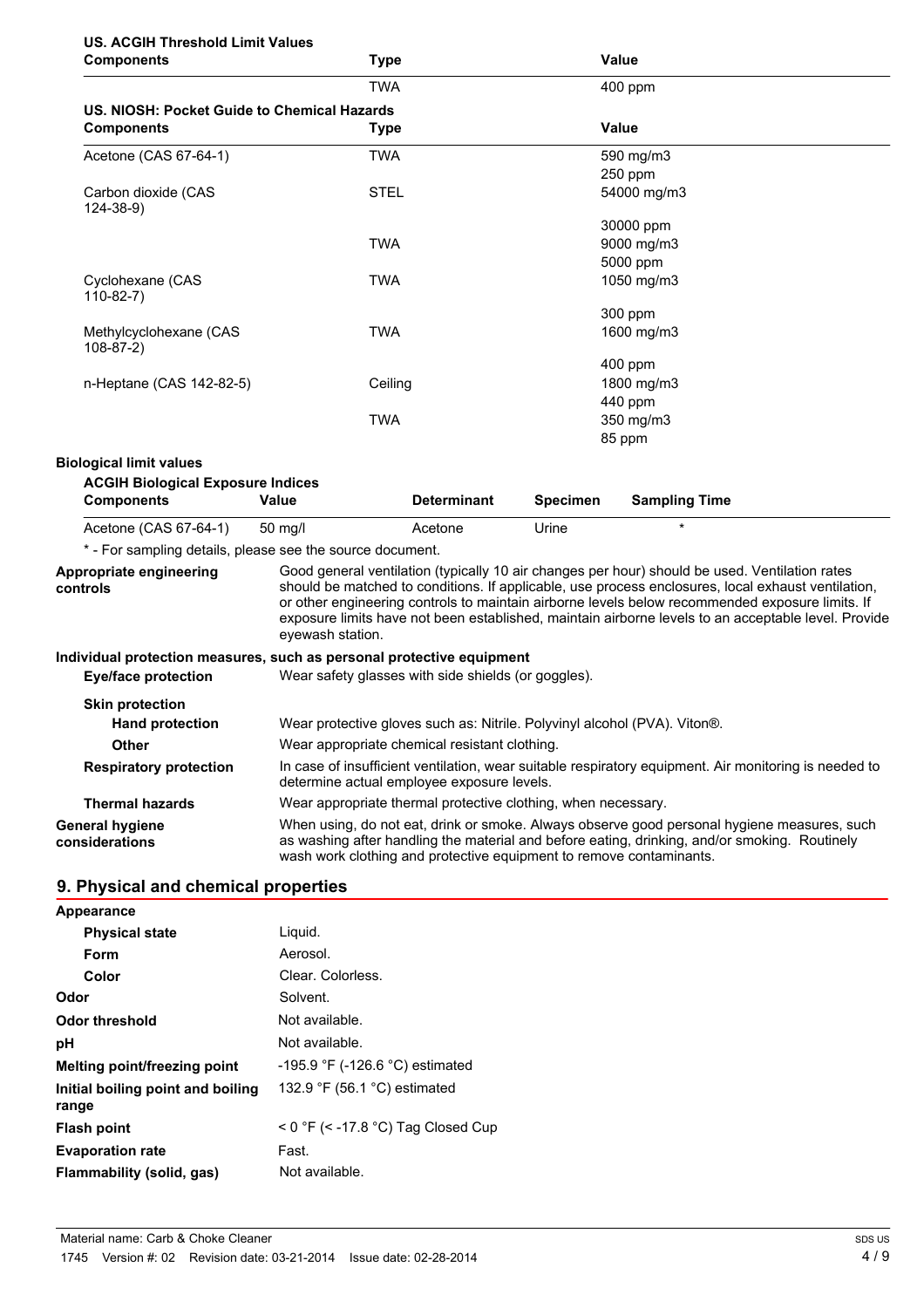#### **Upper/lower flammability or explosive limits**

| <b>Flammability limit - lower</b><br>$(\% )$      | 1.1 % estimated             |
|---------------------------------------------------|-----------------------------|
| <b>Flammability limit - upper</b><br>(%)          | 12.8 % estimated            |
| Vapor pressure                                    | 5061 hPa estimated          |
| Vapor density                                     | $> 2$ (air = 1)             |
| <b>Relative density</b>                           | 0.84 estimated              |
| Solubility (water)                                | Slightly soluble.           |
| <b>Partition coefficient</b><br>(n-octanol/water) | Not available.              |
| <b>Auto-ignition temperature</b>                  | 539.6 °F (282 °C) estimated |
| <b>Decomposition temperature</b>                  | Not available.              |
| Viscosity (kinematic)                             | Not available.              |
| <b>Percent volatile</b>                           | 91.5 % estimated            |
|                                                   |                             |

## **10. Stability and reactivity**

| <b>Reactivity</b>                            | The product is stable and non-reactive under normal conditions of use, storage and transport.        |
|----------------------------------------------|------------------------------------------------------------------------------------------------------|
| <b>Chemical stability</b>                    | Material is stable under normal conditions.                                                          |
| <b>Possibility of hazardous</b><br>reactions | No dangerous reaction known under conditions of normal use.                                          |
| <b>Conditions to avoid</b>                   | Heat, flames and sparks. Contact with incompatible materials.                                        |
| Incompatible materials                       | Strong oxidizing agents. Acids. Alkalies. Aluminum. Halogens. Peroxides. Oxygen. Amines.<br>Ammonia. |
| <b>Hazardous decomposition</b><br>products   | Carbon oxides.                                                                                       |

## **11. Toxicological information**

| Information on likely routes of exposure                                           |                                                                                                                                                                        |  |  |
|------------------------------------------------------------------------------------|------------------------------------------------------------------------------------------------------------------------------------------------------------------------|--|--|
| Ingestion                                                                          | May be fatal if swallowed and enters airways.                                                                                                                          |  |  |
| Inhalation                                                                         | Vapors have a narcotic effect and may cause headache, fatique, dizziness and nausea.<br>Prolonged inhalation may be harmful.                                           |  |  |
| <b>Skin contact</b>                                                                | Frequent or prolonged contact may defat and dry the skin, leading to discomfort and dermatitis.                                                                        |  |  |
| Eye contact                                                                        | Causes serious eve irritation.                                                                                                                                         |  |  |
| Symptoms related to the<br>physical, chemical and<br>toxicological characteristics | Symptoms may include stinging, tearing, redness, swelling, and blurred vision. Symptoms of<br>overexposure may be headache, dizziness, tiredness, nausea and vomiting. |  |  |

#### **Information on toxicological effects**

Acute toxicity **May be fatal if swallowed and enters airways. Narcotic effects.** 

| <b>Product</b>       | <b>Species</b> | <b>Test Results</b>               |
|----------------------|----------------|-----------------------------------|
| Carb & Choke Cleaner |                |                                   |
| <b>Acute</b>         |                |                                   |
| Dermal               |                |                                   |
| LD <sub>50</sub>     | Rabbit         | 11501.0918 mg/kg estimated        |
| Inhalation           |                |                                   |
| LC50                 | Rat            | 38853.0078 ppm, 4 hours estimated |
|                      |                | 80.89 mg/l, 4 Hours estimated     |
| Oral                 |                |                                   |
| LD <sub>50</sub>     | Rat            | 6231.645 mg/kg estimated          |
| TDL <sub>0</sub>     | Human          | 3.5211 g/kg estimated             |
| <b>Chronic</b>       |                |                                   |
| Inhalation           |                |                                   |
| <b>NOEL</b>          | Rat            | 23068.9746 ppm, 8 weeks estimated |
| Oral                 |                |                                   |
| <b>NOEL</b>          | Rat            | 121.4157 mg/kg, 90 days estimated |
|                      |                |                                   |

\* Estimates for product may be based on additional component data not shown.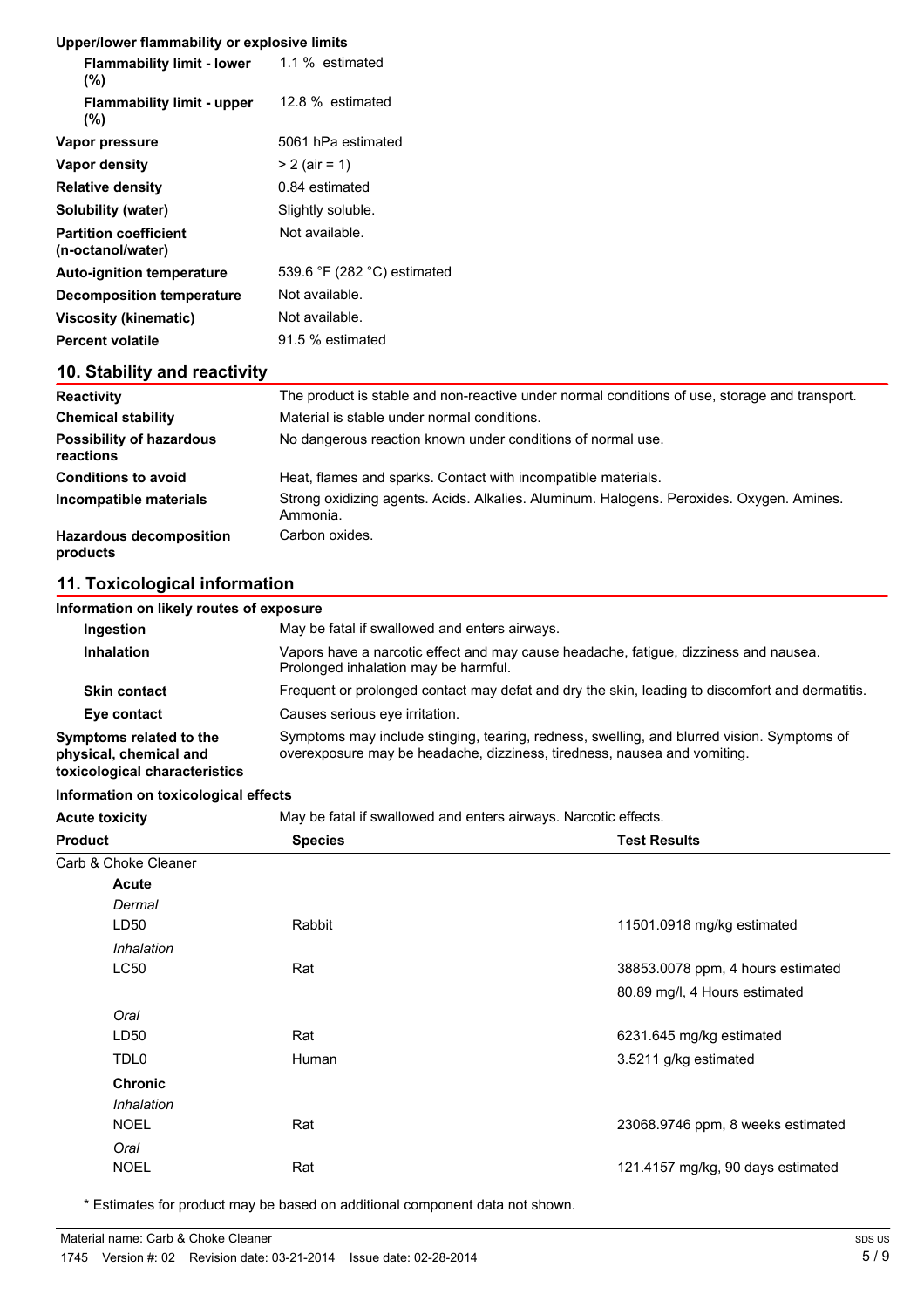| <b>Skin corrosion/irritation</b>                      | Prolonged skin contact may cause temporary irritation. Repeated exposure may cause skin<br>dryness or cracking.     |
|-------------------------------------------------------|---------------------------------------------------------------------------------------------------------------------|
| Serious eye damage/eye<br><i>irritation</i>           | Causes serious eye irritation.                                                                                      |
| <b>Respiratory sensitization</b>                      | Not available.                                                                                                      |
| <b>Skin sensitization</b>                             | This product is not expected to cause skin sensitization.                                                           |
| <b>Germ cell mutagenicity</b>                         | No data available to indicate product or any components present at greater than 0.1% are<br>mutagenic or genotoxic. |
| Carcinogenicity                                       | This product is not considered to be a carcinogen by IARC, ACGIH, NTP, or OSHA.                                     |
| <b>Reproductive toxicity</b>                          | This product is not expected to cause reproductive or developmental effects.                                        |
| Specific target organ toxicity -<br>single exposure   | Narcotic effects.                                                                                                   |
| Specific target organ toxicity -<br>repeated exposure | Not classified.                                                                                                     |
| <b>Aspiration hazard</b>                              | May be fatal if swallowed and enters airways.                                                                       |
| <b>Chronic effects</b>                                | Prolonged inhalation may be harmful. Prolonged exposure may cause chronic effects.                                  |
|                                                       |                                                                                                                     |

## **12. Ecological information**

**Ecotoxicity** The Toxic to aquatic life. Harmful to aquatic life with long lasting effects. Accumulation in aquatic organisms is expected.

| <b>Product</b>                   |             | <b>Species</b>                                                    | <b>Test Results</b>              |
|----------------------------------|-------------|-------------------------------------------------------------------|----------------------------------|
| Carb & Choke Cleaner             |             |                                                                   |                                  |
| Acute                            |             |                                                                   |                                  |
| Fish                             | LC50        | Fish                                                              | 74.7831 mg/l, 96 hours estimated |
| <b>Components</b>                |             | <b>Species</b>                                                    | <b>Test Results</b>              |
| Acetone (CAS 67-64-1)            |             |                                                                   |                                  |
| <b>Aquatic</b>                   |             |                                                                   |                                  |
| Crustacea                        | EC50        | Water flea (Daphnia magna)                                        | 21.6 - 23.9 mg/l, 48 hours       |
| Fish                             | <b>LC50</b> | Rainbow trout, donaldson trout<br>(Oncorhynchus mykiss)           | 4740 - 6330 mg/l, 96 hours       |
| Cyclohexane (CAS 110-82-7)       |             |                                                                   |                                  |
| <b>Aquatic</b>                   |             |                                                                   |                                  |
| Fish                             | LC50        | Fathead minnow (Pimephales promelas) 23.03 - 42.07 mg/l, 96 hours |                                  |
| Methylcyclohexane (CAS 108-87-2) |             |                                                                   |                                  |
| <b>Aquatic</b>                   |             |                                                                   |                                  |
| Fish                             | LC50        | Striped bass (Morone saxatilis)                                   | 5.8 mg/l, 96 hours               |
| n-Heptane (CAS 142-82-5)         |             |                                                                   |                                  |
| <b>Aquatic</b>                   |             |                                                                   |                                  |
| Acute                            |             |                                                                   |                                  |
| Fish                             | <b>LC50</b> | Fathead minnow (Pimephales promelas) 2.1 - 2.98 mg/l, 96 hours    |                                  |

\* Estimates for product may be based on additional component data not shown.

| Persistence and degradability                     | No data is available on the degradability of this product.                                                                                                                                 |  |  |
|---------------------------------------------------|--------------------------------------------------------------------------------------------------------------------------------------------------------------------------------------------|--|--|
| <b>Bioaccumulative potential</b>                  | No data available.                                                                                                                                                                         |  |  |
| Partition coefficient n-octanol / water (log Kow) |                                                                                                                                                                                            |  |  |
| Acetone                                           | $-0.24$                                                                                                                                                                                    |  |  |
| Cyclohexane                                       | 3.44                                                                                                                                                                                       |  |  |
| Methylcyclohexane                                 | 3.61                                                                                                                                                                                       |  |  |
| n-Heptane                                         | 4.66                                                                                                                                                                                       |  |  |
| Mobility in soil                                  | No data available.                                                                                                                                                                         |  |  |
| Other adverse effects                             | No other adverse environmental effects (e.g. ozone depletion, photochemical ozone creation<br>potential, endocrine disruption, global warming potential) are expected from this component. |  |  |
| 13. Disposal considerations                       |                                                                                                                                                                                            |  |  |
| Disposal of waste from                            | This material and its container must be disposed of as hazardous waste. Consult authorities before                                                                                         |  |  |

| Disposal of waste from<br>residues / unused products | This material and its container must be disposed of as hazardous waste. Consult authorities before<br>disposal. Contents under pressure. Do not puncture, incinerate or crush. Do not allow this material<br>to drain into sewers/water supplies. Do not contaminate ponds, waterways or ditches with chemical<br>or used container. Dispose in accordance with all applicable regulations. |
|------------------------------------------------------|---------------------------------------------------------------------------------------------------------------------------------------------------------------------------------------------------------------------------------------------------------------------------------------------------------------------------------------------------------------------------------------------|
| Hazardous waste code                                 | D001: Waste Flammable material with a flash point <140 F<br>F003: Waste Non-halogenated Solvent - Spent Non-halogenated Solvent                                                                                                                                                                                                                                                             |
|                                                      |                                                                                                                                                                                                                                                                                                                                                                                             |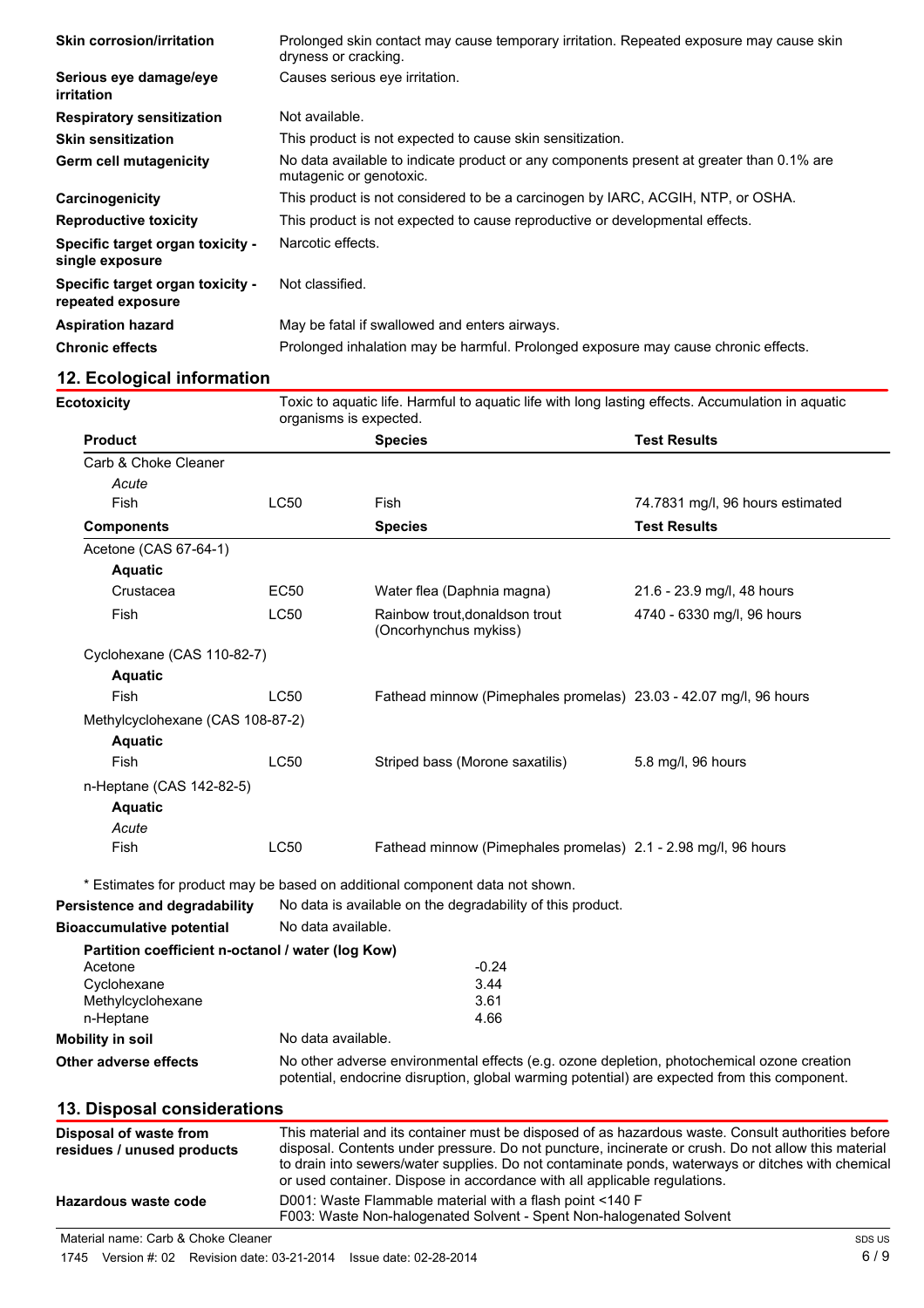**Contaminated packaging** Empty containers should be taken to an approved waste handling site for recycling or disposal. Since emptied containers may retain product residue, follow label warnings even after container is emptied.

## **14. Transport information**

| DOT                               |                                                                                                      |
|-----------------------------------|------------------------------------------------------------------------------------------------------|
| <b>UN number</b>                  | UN1950                                                                                               |
| UN proper shipping name           | Aerosols, flammable, Limited Quantity                                                                |
| <b>Transport hazard class(es)</b> |                                                                                                      |
| <b>Class</b>                      | 2.1                                                                                                  |
| <b>Subsidiary risk</b>            |                                                                                                      |
| Label(s)                          | 2.1                                                                                                  |
| Packing group                     | Not applicable.                                                                                      |
|                                   | Special precautions for user Read safety instructions, SDS and emergency procedures before handling. |
| <b>Special provisions</b>         | N82                                                                                                  |
| <b>Packaging exceptions</b>       | 306                                                                                                  |
| Packaging non bulk                | 304                                                                                                  |
| Packaging bulk                    | None                                                                                                 |
| <b>IATA</b>                       |                                                                                                      |
| <b>UN number</b>                  | <b>UN1950</b>                                                                                        |
| UN proper shipping name           | Aerosols, flammable, Limited Quantity                                                                |
| <b>Transport hazard class(es)</b> |                                                                                                      |
| <b>Class</b>                      | 2.1                                                                                                  |
| <b>Subsidiary risk</b>            |                                                                                                      |
| Packing group                     | Not applicable.                                                                                      |
| <b>Environmental hazards</b>      | No.                                                                                                  |
| <b>ERG Code</b>                   | 10I                                                                                                  |
|                                   | Special precautions for user Read safety instructions, SDS and emergency procedures before handling. |
| <b>Other information</b>          |                                                                                                      |
| Passenger and cargo               | Allowed.                                                                                             |
| aircraft                          |                                                                                                      |
| <b>Cargo aircraft only</b>        | Allowed.                                                                                             |
| <b>IMDG</b>                       |                                                                                                      |
| <b>UN number</b>                  | <b>UN1950</b>                                                                                        |
| UN proper shipping name           | AEROSOLS, LIMITED QUANTITY, MARINE POLLUTANT                                                         |
| <b>Transport hazard class(es)</b> |                                                                                                      |
| <b>Class</b>                      | $\overline{2}$                                                                                       |
| <b>Subsidiary risk</b>            |                                                                                                      |
| Packing group                     | Not applicable.                                                                                      |
| <b>Environmental hazards</b>      |                                                                                                      |
| <b>Marine pollutant</b>           | Yes                                                                                                  |
| <b>EmS</b>                        | $F-D, S-U$                                                                                           |
|                                   | Special precautions for user Read safety instructions, SDS and emergency procedures before handling. |
|                                   |                                                                                                      |

## **15. Regulatory information**

| US federal regulations                                | This product is a "Hazardous Chemical" as defined by the OSHA Hazard Communication<br>Standard, 29 CFR 1910.1200.<br>All components are on the U.S. EPA TSCA Inventory List.                                   |
|-------------------------------------------------------|----------------------------------------------------------------------------------------------------------------------------------------------------------------------------------------------------------------|
|                                                       | TSCA Section 12(b) Export Notification (40 CFR 707, Subpt. D)                                                                                                                                                  |
| Not regulated.                                        |                                                                                                                                                                                                                |
| <b>SARA 304 Emergency release notification</b>        |                                                                                                                                                                                                                |
| Not regulated.                                        |                                                                                                                                                                                                                |
|                                                       | US. OSHA Specifically Regulated Substances (29 CFR 1910.1001-1050)                                                                                                                                             |
| Not listed.                                           |                                                                                                                                                                                                                |
|                                                       | US EPCRA (SARA Title III) Section 313 - Toxic Chemical: Listed substance                                                                                                                                       |
| Not listed.                                           |                                                                                                                                                                                                                |
| <b>CERCLA Hazardous Substance List (40 CFR 302.4)</b> |                                                                                                                                                                                                                |
| Acetone (CAS 67-64-1)                                 |                                                                                                                                                                                                                |
|                                                       | <b>CERCLA Hazardous Substances: Reportable quantity</b>                                                                                                                                                        |
| Acetone (CAS 67-64-1)                                 | 5000 lbs                                                                                                                                                                                                       |
|                                                       | Spills or releases resulting in the loss of any ingredient at or above its RQ require immediate notification to the National<br>Response Center (800-424-8802) and to your Local Emergency Planning Committee. |
|                                                       | Clean Air Act (CAA) Section 112 Hazardous Air Pollutants (HAPs) List                                                                                                                                           |
| Not regulated.                                        |                                                                                                                                                                                                                |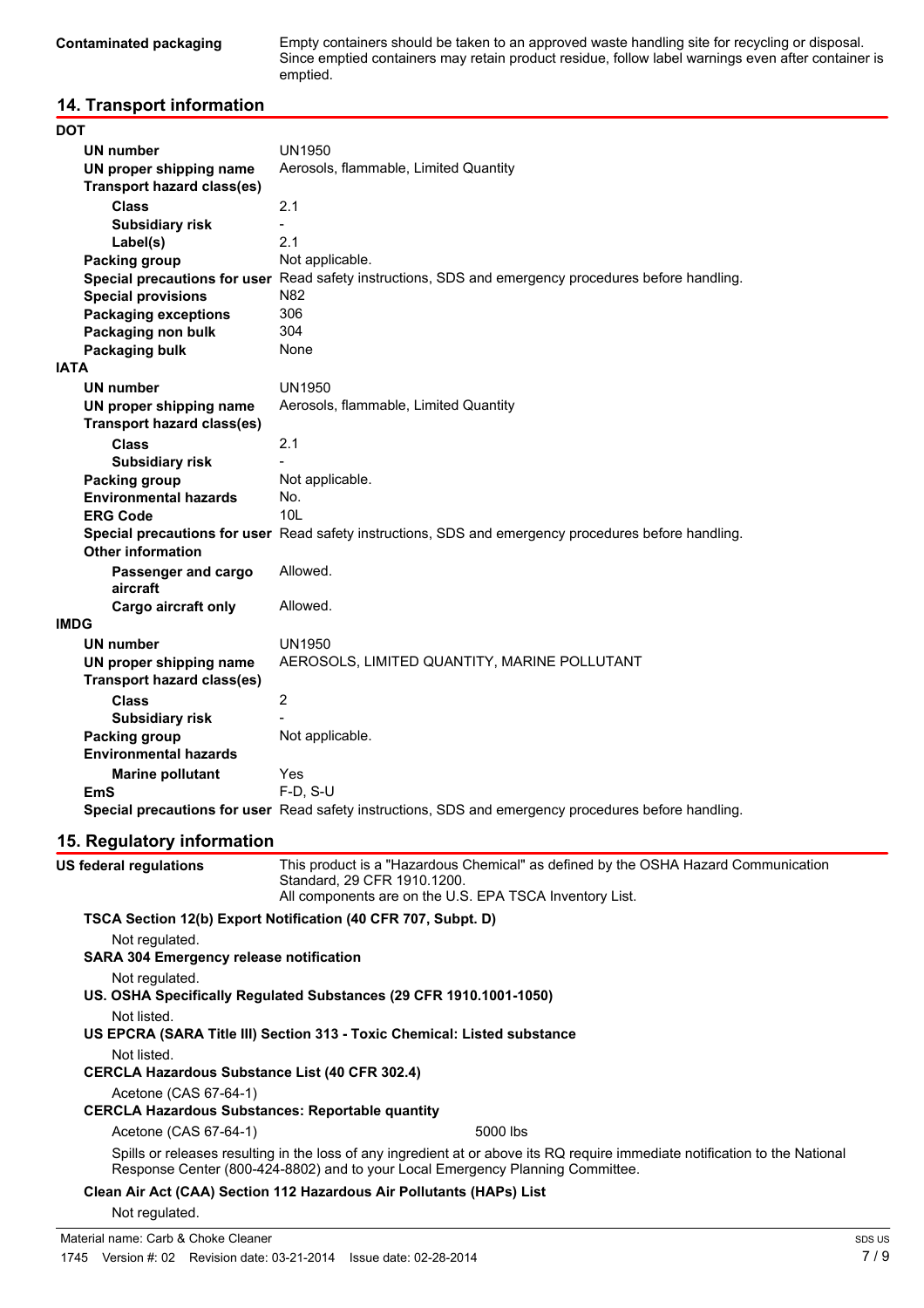|            |                                                                                                                                                                                                                      | Clean Air Act (CAA) Section 112(r) Accidental Release Prevention (40 CFR 68.130)                                      |                                                                                                                       |
|------------|----------------------------------------------------------------------------------------------------------------------------------------------------------------------------------------------------------------------|-----------------------------------------------------------------------------------------------------------------------|-----------------------------------------------------------------------------------------------------------------------|
|            | Not regulated.                                                                                                                                                                                                       |                                                                                                                       |                                                                                                                       |
| (SDWA)     | <b>Safe Drinking Water Act</b>                                                                                                                                                                                       | Not regulated.                                                                                                        |                                                                                                                       |
|            | <b>Code Number</b>                                                                                                                                                                                                   |                                                                                                                       | Drug Enforcement Administration (DEA). List 2, Essential Chemicals (21 CFR 1310.02(b) and 1310.04(f)(2) and Chemical  |
|            | Acetone (CAS 67-64-1)                                                                                                                                                                                                |                                                                                                                       | 6532<br>Drug Enforcement Administration (DEA). List 1 & 2 Exempt Chemical Mixtures (21 CFR 1310.12(c))                |
|            | Acetone (CAS 67-64-1)                                                                                                                                                                                                |                                                                                                                       | 35 % weight/volumn                                                                                                    |
|            | <b>DEA Exempt Chemical Mixtures Code Number</b>                                                                                                                                                                      |                                                                                                                       |                                                                                                                       |
|            | Acetone (CAS 67-64-1)                                                                                                                                                                                                |                                                                                                                       | 6532                                                                                                                  |
|            | <b>Food and Drug</b><br><b>Administration (FDA)</b>                                                                                                                                                                  | Not regulated.                                                                                                        |                                                                                                                       |
|            |                                                                                                                                                                                                                      | Superfund Amendments and Reauthorization Act of 1986 (SARA)                                                           |                                                                                                                       |
|            | <b>Section 311/312</b><br><b>Hazard categories</b>                                                                                                                                                                   | Immediate Hazard - Yes<br>Delayed Hazard - No<br>Fire Hazard - Yes<br>Pressure Hazard - Yes<br>Reactivity Hazard - No |                                                                                                                       |
|            | <b>SARA 302 Extremely</b><br>hazardous substance                                                                                                                                                                     | No.                                                                                                                   |                                                                                                                       |
|            | <b>US state regulations</b>                                                                                                                                                                                          |                                                                                                                       |                                                                                                                       |
|            | US. New Jersey RTK - Substances: Listed substance                                                                                                                                                                    |                                                                                                                       |                                                                                                                       |
|            | 3-Methylhexane (CAS 589-34-4)<br>Acetone (CAS 67-64-1)<br>Carbon dioxide (CAS 124-38-9)<br>Cyclohexane (CAS 110-82-7)<br>Methylcyclohexane (CAS 108-87-2)<br>n-Heptane (CAS 142-82-5)                                |                                                                                                                       |                                                                                                                       |
|            | US. Massachusetts RTK - Substance List                                                                                                                                                                               |                                                                                                                       |                                                                                                                       |
|            | 3-Methylhexane (CAS 589-34-4)<br>Acetone (CAS 67-64-1)<br>Carbon dioxide (CAS 124-38-9)<br>Methylcyclohexane (CAS 108-87-2)<br>n-Heptane (CAS 142-82-5)<br>US. Pennsylvania RTK - Hazardous Substances               |                                                                                                                       |                                                                                                                       |
|            | 3-Methylhexane (CAS 589-34-4)<br>Acetone (CAS 67-64-1)<br>Carbon dioxide (CAS 124-38-9)<br>Cyclohexane (CAS 110-82-7)<br>Methylcyclohexane (CAS 108-87-2)<br>n-Heptane (CAS 142-82-5)<br><b>US. Rhode Island RTK</b> |                                                                                                                       |                                                                                                                       |
|            | Acetone (CAS 67-64-1)<br>Cyclohexane (CAS 110-82-7)                                                                                                                                                                  |                                                                                                                       |                                                                                                                       |
|            | US. California Proposition 65<br>reproductive harm.                                                                                                                                                                  |                                                                                                                       | WARNING: This product contains a chemical known to the State of California to cause cancer and birth defects or other |
|            |                                                                                                                                                                                                                      | US - California Proposition 65 - CRT: Listed date/Carcinogenic substance                                              |                                                                                                                       |
|            | Benzene (CAS 71-43-2)<br>Cumene (CAS 98-82-8)<br>Ethanal (CAS 75-07-0)                                                                                                                                               | US - California Proposition 65 - CRT: Listed date/Developmental toxin                                                 | Listed: February 27, 1987<br>Listed: April 6, 2010<br>Listed: April 1, 1988                                           |
|            | Benzene (CAS 71-43-2)<br>Toluene (CAS 108-88-3)                                                                                                                                                                      | US - California Proposition 65 - CRT: Listed date/Female reproductive toxin                                           | Listed: December 26, 1997<br>Listed: January 1, 1991                                                                  |
|            | Toluene (CAS 108-88-3)                                                                                                                                                                                               | US - California Proposition 65 - CRT: Listed date/Male reproductive toxin                                             | Listed: August 7, 2009                                                                                                |
|            | Benzene (CAS 71-43-2)                                                                                                                                                                                                |                                                                                                                       | Listed: December 26, 1997                                                                                             |
| <b>EPA</b> | Volatile organic compounds (VOC) regulations                                                                                                                                                                         |                                                                                                                       |                                                                                                                       |

**VOC content (40 CFR 51.100(s))** 9.2 %